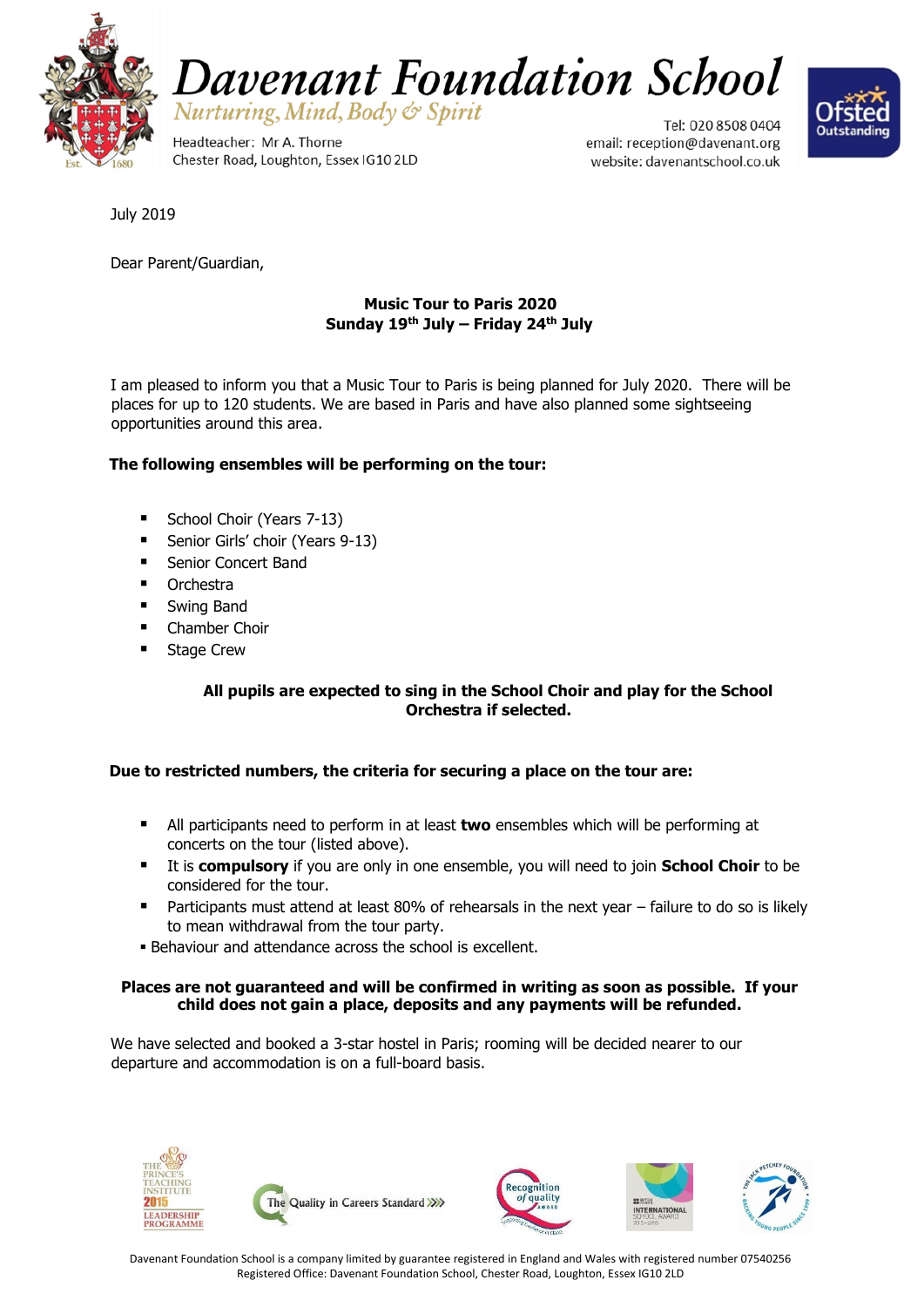



Headteacher: Mr A. Thorne Chester Road, Loughton, Essex IG10 2LD

Tel: 020 8508 0404 email: reception@davenant.org website: davenantschool.co.uk



**The cost of the tour is c£700 (the final cost may be adjusted slightly to accommodate any last minute additions). Parents are asked to pay a non-refundable deposit of £120 by 23rd September**, followed by five further instalments paid in October, November, February, March, April 2020.

Please complete the initial consent form and make payments using Parent pay; please note that payment cannot be accepted by cash or cheque.

The Terms and Conditions applicable to trips and visits can be viewed on our website or by following this link: Terms & [Conditions.](file://///DFS-STAFF/Staff%20Shared/-Admin-/Letterhead%20template/T%20and%20Cs%20for%20school%20trips%202016%20FINAL.pdf) Please read them carefully and discuss with me any concerns you may have.

We will assume that all medical details held on the school system are correct at the time of the trip departure. Please be aware that responsibility remains with parents and carers to inform us of any changes and that failure to do this may invalidate your child's insurance cover whilst participating in school trips. Please also inform us of any special dietary requirements that your son/daughter may have so that we can ensure their needs are catered for.

If you would like to reserve a place for your son/daughter on the Music Tour 2020, please complete the attached form and return it to Donna Pearce in the Performing Arts Office at the School. Any specific questions about the tour or payment arrangements should be directed Mrs Tubb who will be leading this exciting visit.

Yours sincerely

Mrs R Tubb **Mrs** Lake Director of Music and Performing Arts Deputy Headteacher





**--------------------------------------------------------------------------------------**